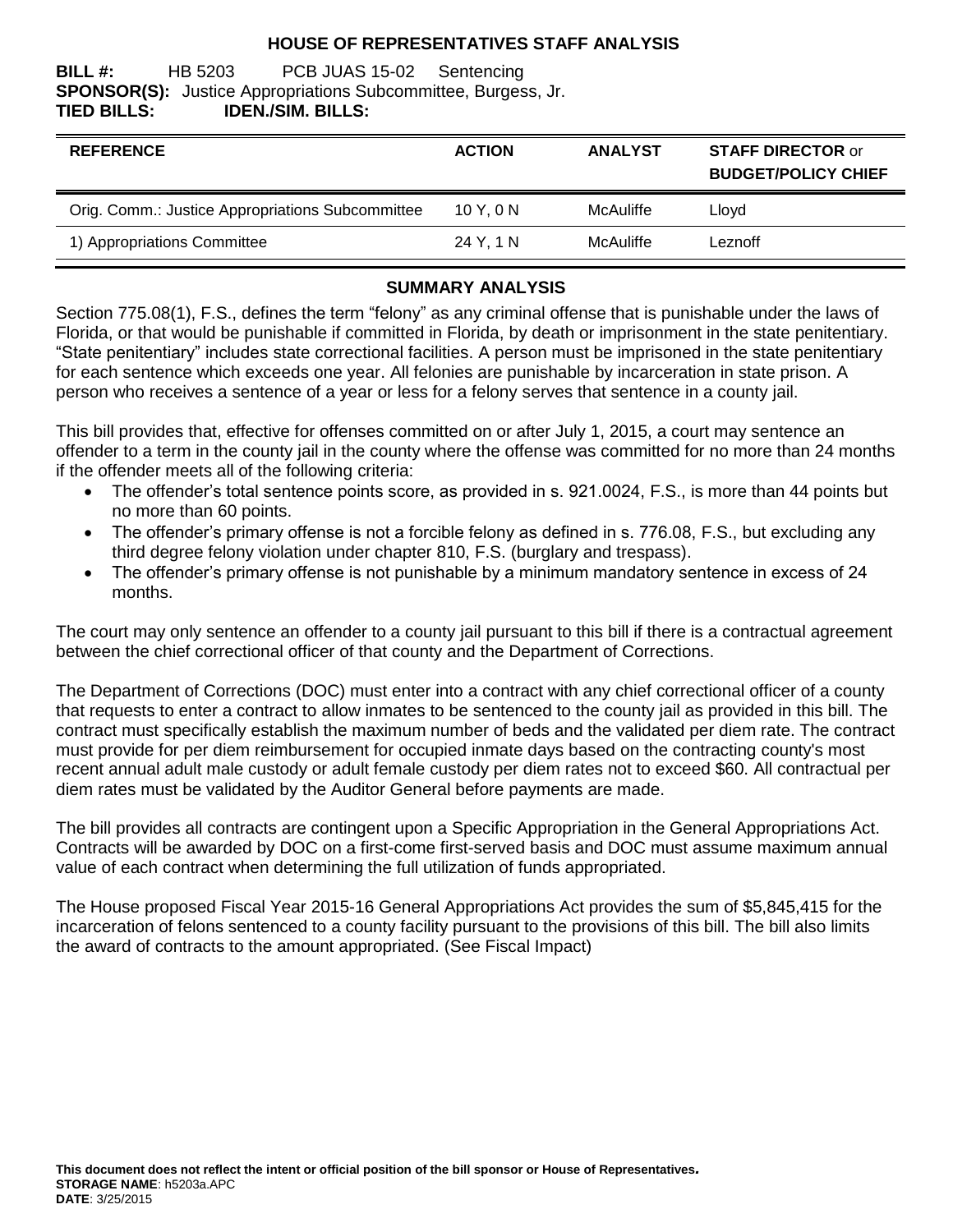## **FULL ANALYSIS**

## **I. SUBSTANTIVE ANALYSIS**

## A. EFFECT OF PROPOSED CHANGES:

#### **Current Situation**

Section 775.08(1), F.S., the term "felony" means any criminal offense that is punishable under the laws of Florida, or that would be punishable if committed in Florida, by death or imprisonment in the state penitentiary. "State penitentiary" includes state correctional facilities. A person must be imprisoned in the state penitentiary for each sentence which exceeds one year. All felonies are punishable by incarceration in state prison. A person who receives a sentence of a year or less for a felony serves that sentence in a county jail.

### **Effect of the Bill**

This bill provides that, effective for offenses committed on or after July 1, 2015, a court may sentence an offender to a term in the county jail in the county where the offense was committed for no more than 24 months if the offender meets all of the following criteria:

- The offender's total sentence points score, as provided in s. 921.0024, F.S., is more than 44 points but no more than 60 points.
- The offender's primary offense is not a forcible felony as defined in s. 776.08, F.S., but excluding any third degree felony violation under chapter 810, F.S. (burglary and trespass).
- The offender's primary offense is not punishable by a minimum mandatory sentence in excess of 24 months.

The DOC must enter into a contract with any chief correctional officer of a county that requests to enter a contract to allow inmates to be sentenced to the county jail as provided in this bill. The contract must specifically establish the maximum number of beds and the validated per diem rate. The contract must provide for per diem reimbursement for occupied inmate days based on the contracting county's most recent annual adult male custody or adult female custody per diem rates not to exceed \$60. All contractual per diem rates must be validated by the Auditor General before payments are made.

A specific appropriation category ("Inmates Sentenced to County Jail") is created within the House proposed Fiscal Year 2015-16 GAA and appropriated \$5,845,415 to fund the incarceration of offenders sentenced under this bill. In addition to the appropriation, the bill authorizes the department to transfer funds into this specific category in order to fulfill DOC's contractual per diem obligation which may not exceed DOC's average male or female total per diem published for the preceding fiscal year. This allows DOC flexibility in the amount they must transfer into this specific category because the number of counties that will request contracts to have offenders sentenced to their jail is unknown. The \$5,845,415 appropriation will fund the remaining contract amount not to exceed a per diem of \$60. The maximum appropriation allowable would be the appropriated funds plus any funds that are transferred from other DOC categories to fulfill DOC's contractual per diem obligation.

Any contract executed as provided in this bill is contingent upon a specific appropriation in the General Appropriations Act (GAA). Contracts must be awarded by DOC on a first-come, first-served basis up to the maximum appropriation.

## B. SECTION DIRECTORY:

Section 1. Creates s. 950.021, F.S., relating to sentencing to a county jail in the county where the offense was committed.

Section 2. Provides an effective date of July 1, 2015.

## **II. FISCAL ANALYSIS & ECONOMIC IMPACT STATEMENT**

A. FISCAL IMPACT ON STATE GOVERNMENT: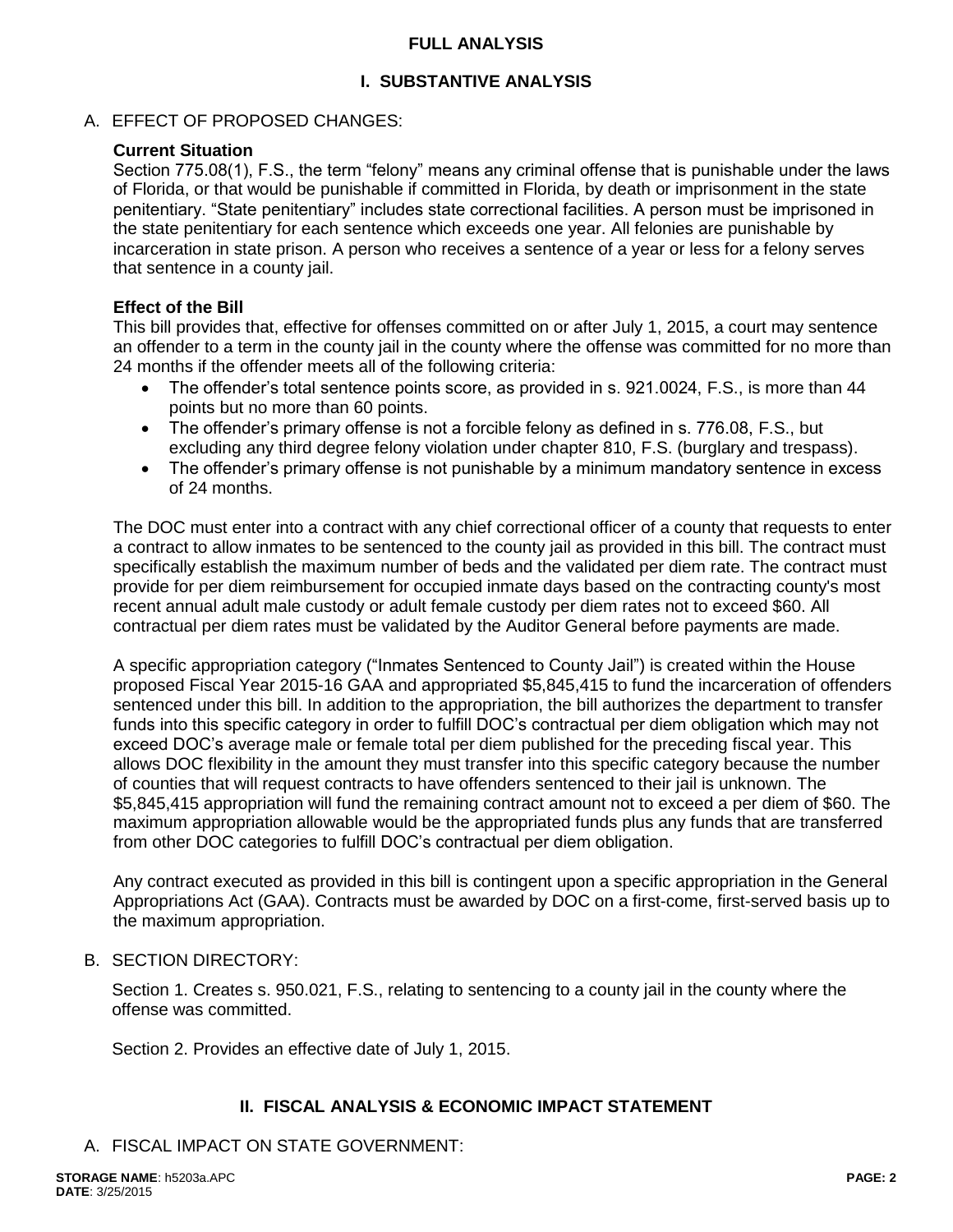1. Revenues:

The bill does not appear to have any impact on state revenues.

2. Expenditures:

The bill provides DOC must enter into a contract with any chief correctional officer of a county that requests to enter a contract to allow inmates to be sentenced to the county jail as provided in this bill. The contract must specifically establish the maximum number of beds and the validated per diem rate. The contract must provide for per diem reimbursement for occupied inmate days based on the contracting county's most recent annual adult male custody or adult female custody per diem rates not to exceed \$60. All contractual per diem rates must be validated by the Auditor General before payments are made.

The DOC's most recent annual adult male custody per diem rate is \$43.03, and the bill limits the total per diem to \$60. Most County detention facilities per diem rates are above the \$60 rate, therefore the state will be responsible for paying that additional amount of the total per diem up to \$60. For instance, if a county per diem is \$60 and the county chooses to contract with DOC for 100 inmates, the total daily cost would be \$6,000 per day; \$4,303 (\$43.03 per inmate per day) of that would be the cost DOC would have expended if those prisoners were sentenced to state prison. The remaining would be paid from the funds provided in the specific appropriation category "Inmates Sentenced to County Jail."

The House proposed Fiscal Year 2015-16 General Appropriations Act provides the sum of \$5,845,415 for the incarceration of felons sentenced to a county facility pursuant to the provisions of this bill.

- B. FISCAL IMPACT ON LOCAL GOVERNMENTS:
	- 1. Revenues:

The bill does not appear to have any impact on local government revenues.

2. Expenditures:

Counties with excess jail capacity that have a contract with DOC will benefit from the state paying the cost of incarceration.

C. DIRECT ECONOMIC IMPACT ON PRIVATE SECTOR:

None.

D. FISCAL COMMENTS:

None.

## **III. COMMENTS**

## A. CONSTITUTIONAL ISSUES:

1. Applicability of Municipality/County Mandates Provision:

This bill does not appear to require counties or municipalities to take an action requiring the expenditure of funds, reduce the authority that counties or municipalities have to raise revenue in the aggregate, nor reduce the percentage of state tax shared with counties or municipalities.

2. Other:

None.